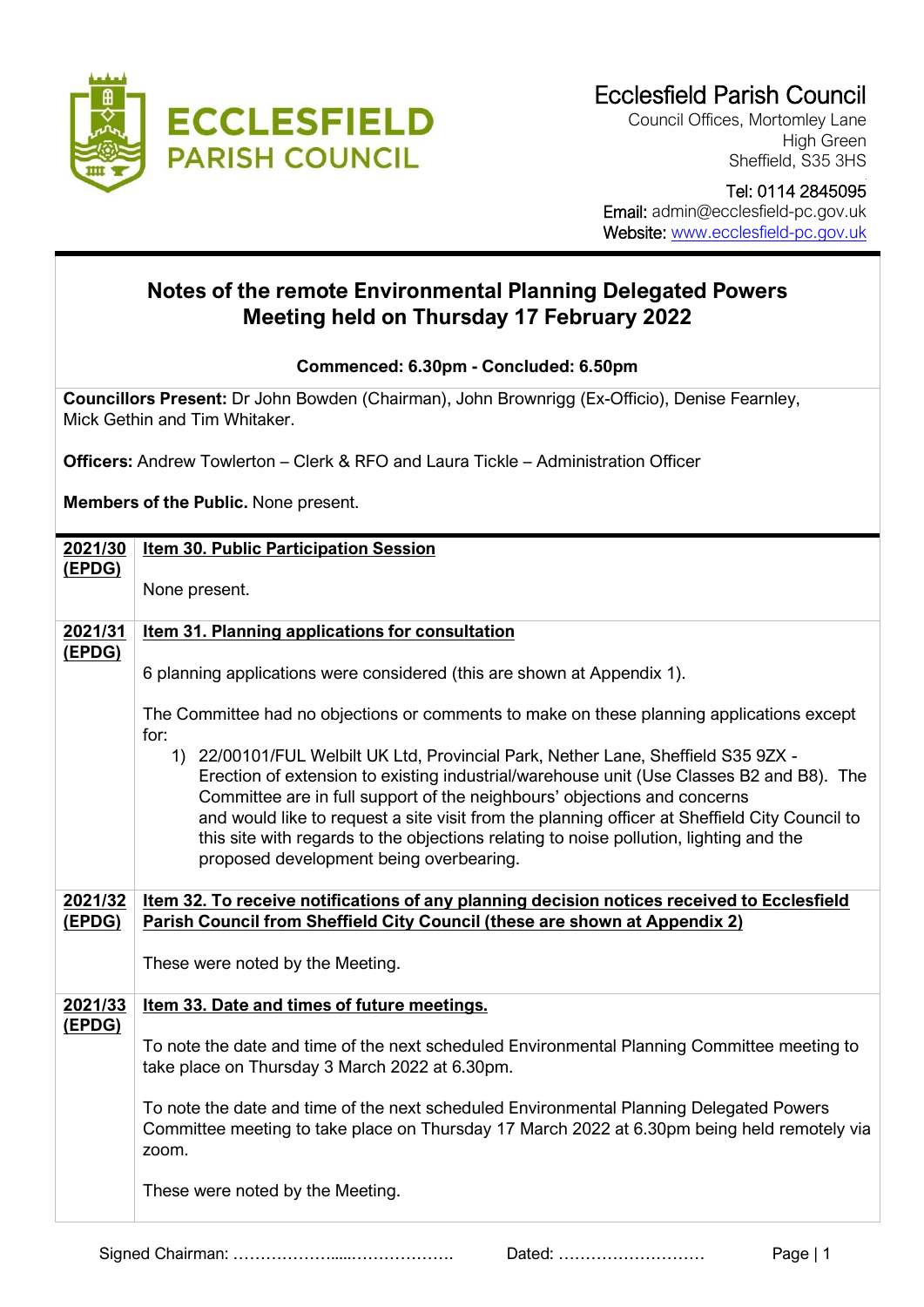## **Appendix 1 Planning applications considered**

| <b>Date Received</b> | Planning<br>Reference | <b>Site Location</b>                                                            | <b>Brief Description of Proposal</b>                                                                                                                                                                                         | <b>Date Comments</b><br><b>Due</b> |
|----------------------|-----------------------|---------------------------------------------------------------------------------|------------------------------------------------------------------------------------------------------------------------------------------------------------------------------------------------------------------------------|------------------------------------|
| 26/01/2022           | 22/00270/FUL          | <b>12 Chambers</b><br>Grove, Sheffield,<br><b>S35 2TD</b>                       | Demolition of existing rear<br>sunroom, erection of a single<br>storey rear extension and<br>single storey front extension<br>to create a new porch (re-<br>submission of 21/00306/FUL).                                     | 15/02/2022                         |
| 26/01/2022           | 22/00101/FUL          | Welbilt UK Ltd,<br><b>Provincial Park,</b><br>Nether Lane,<br>Sheffield S35 9ZX | Erection of extension to<br>existing industrial/warehouse<br>unit (Use Classes B2 and B8).                                                                                                                                   | 16/02/2022                         |
| 28/01/2022           | 22/00301/FUL          | 47 Vickers Road,<br>High Green,<br>Sheffield, S35 4JY                           | Erection of single storey front<br>and rear extensions to<br>Dwellinghouse.                                                                                                                                                  | 18/02/2022                         |
| 01/02/2022           | 22/00335/FUL          | 33 Bentley Road,<br>Chapeltown,<br>Sheffield, S35 1RH                           | Erection of two storey<br>side/rear extension with<br>integral garage, single storey<br>rear extension with decking<br>and steps to rear garden and<br>erection of detached garden<br>room to rear/side of<br>dwellinghouse. | 22/02/2022                         |
| 07/02/2022           | 22/00410/FUL          | 9 Ecclesfield<br>Close, Sheffield,<br><b>S35 9AF</b>                            | Erection of a single storey<br>side extension to<br>dwellinghouse.                                                                                                                                                           | 25/02/2022                         |
| 09/02/2022           | 22/00449/FUL          | <b>40 Chambers</b><br>Grove, Sheffield,<br><b>S35 2TD</b>                       | Erection of two storey side<br>extension and single storey<br>rear extension to<br>dwellinghouse alterations to<br>front porch to make enclosed<br>and garden line fence<br>extended.                                        | 01/03/2022                         |

## **Appendix 2 Planning Application Decision Notices**

| <b>Planning reference</b> | <b>Site/Location Proposal</b>                                                                                                                                                          | Outcome                |
|---------------------------|----------------------------------------------------------------------------------------------------------------------------------------------------------------------------------------|------------------------|
| 21/05362/FUL              | 71 Bridle Crescent, Sheffield, S35 2QX<br>Demolition of conservatory and erection of a<br>single-storey rear extension to dwellinghouse.                                               | Granted conditionally. |
| 20/00414/FUL              | Sheffield Car Centre, Eden Park, Penistone Road,<br>Grenoside, Sheffield, S35 8QH<br>Demolition of car sales building and erection of<br>three-storey block comprising of 32 dwellings | Granted conditionally. |